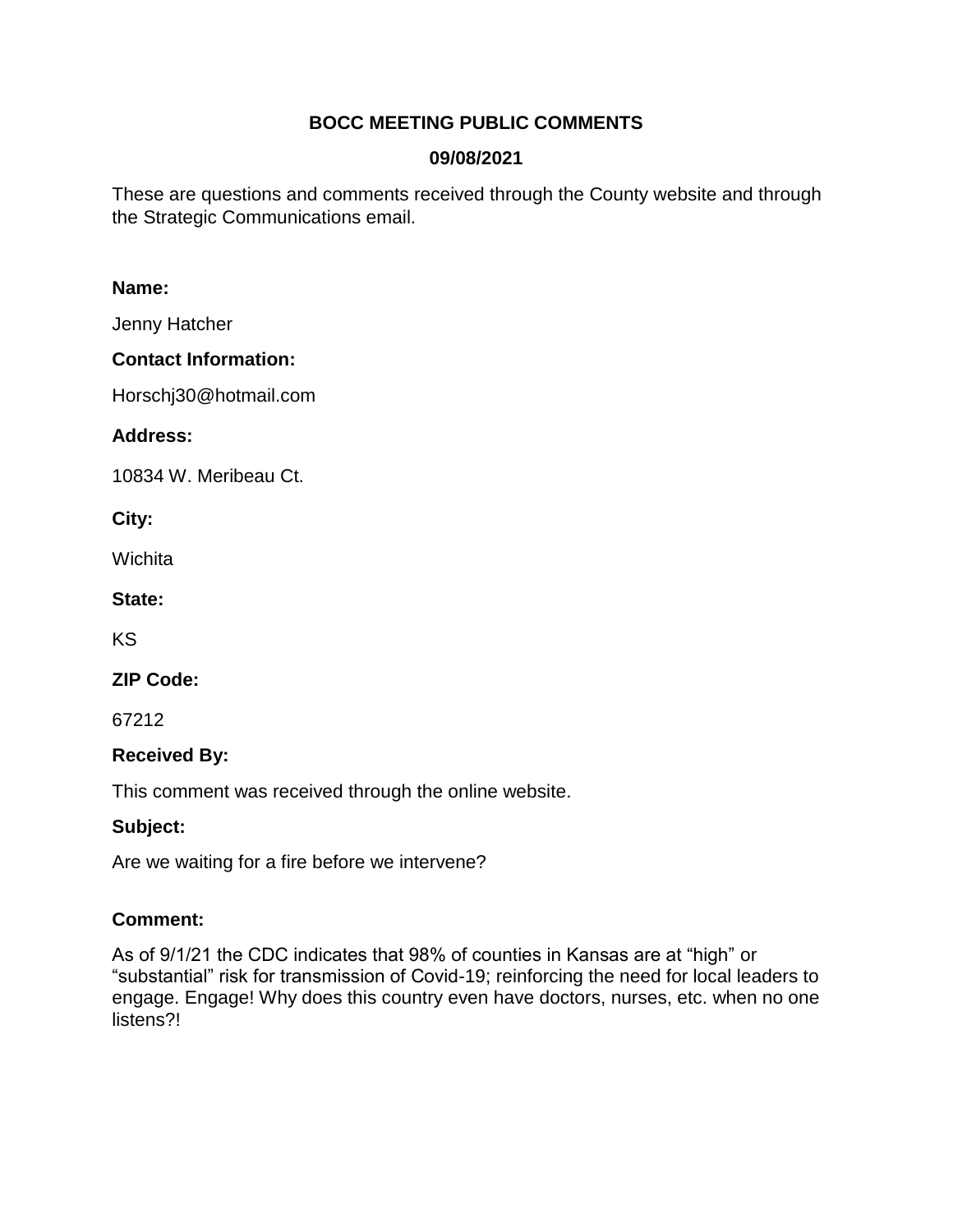Cassaundra Linnebur

#### **Contact Information:**

cassaundraaa@gmail.com

### **Address:**

4238 Cumberland Ct.

**City:** 

**Wichita** 

**State:** 

KS

# **ZIP Code:**

67216

# **Received By:**

This comment was received through the online website.

### **Subject:**

City Sound Ordinance Municipal Code 7.41.030

### **Comment:**

Club Rodeo has purchased the land on MacArthur and K15, it is commercially zoned that is feet within city limits, therefore Sedgwick County is the only jurisdiction over this facility and Mr. Jim Howell as the representative. Unfortunately, the volume on the outside of the facility is separate from inside venue and is exceedingly high, and consistent on Wednesday's, Friday and Saturday nights 9pm-2am. Based off the city sound ordinances commercially zoned Municipal code of Wichita KS (library.municode.com) in Sec. 7.14.030- Excessive noise level, they are over 25 ft for 65 decibels indefinitely. Club Rodeo could be fined \$1,000.00 at each offense. After many sleepless nights, I am asking they take the music back inside for many of us.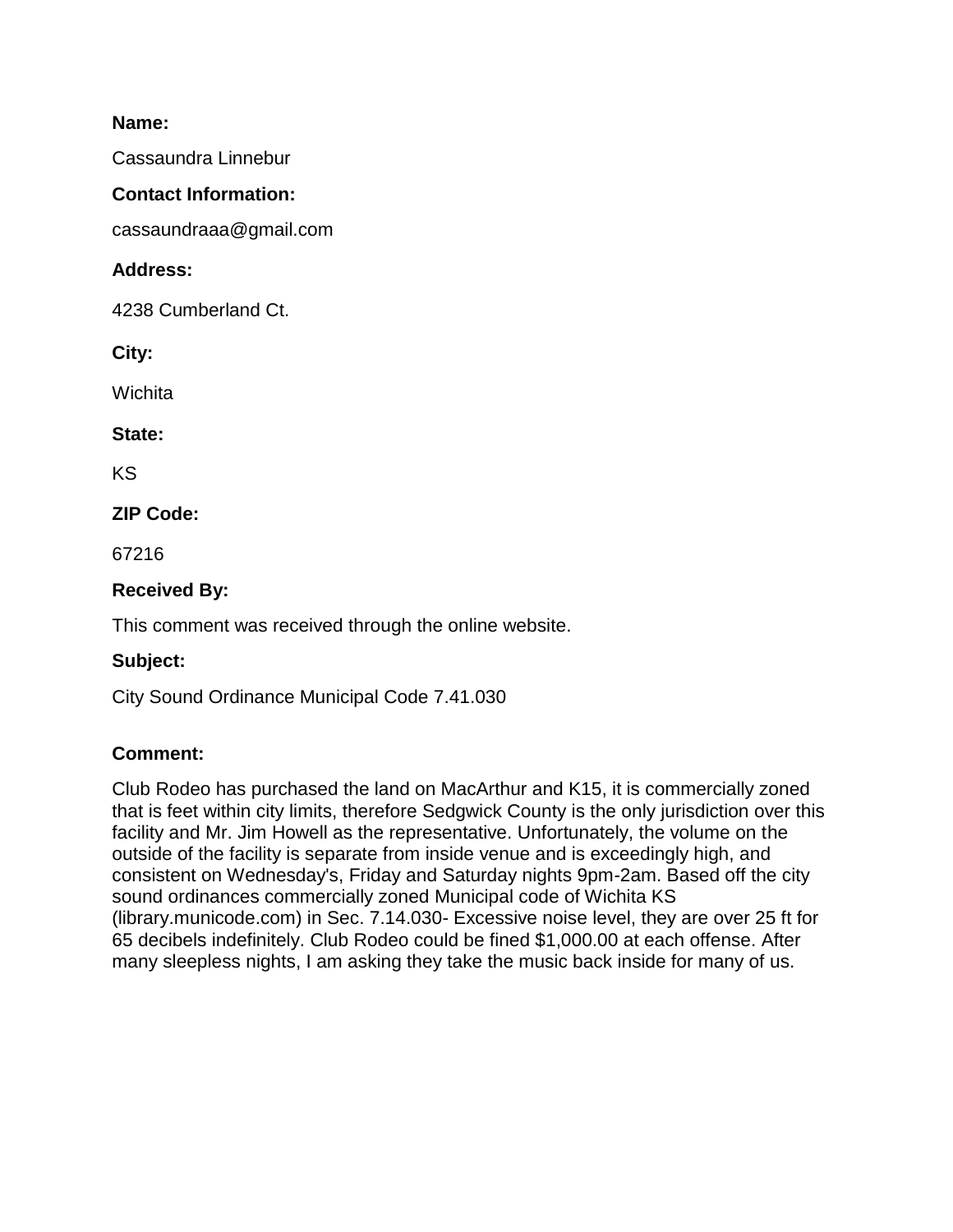Kenneth Sublett

#### **Contact Information:**

kennethmsublett@gmail.com

#### **Address:**

**City:** 

**State:** 

KS

**ZIP Code:** 

### **Received By:**

This comment was received through the online website.

#### **Subject:**

Mask

### **Comment:**

If it takes a mandate or the talk of a mandate to get you to wear a mask, then do you really believe in the efficacy of a mask and I'm talking directly to Lopez.I've seen it many times in conversations people saying we need a mask mandate and then realize they aren't wearing one themselves so they have to put one on so they don't look like a hypocrite..too late..you are a hypocrite...if you are serious about masks then I should never see you without one. Either they work all of the time or they don't work at all.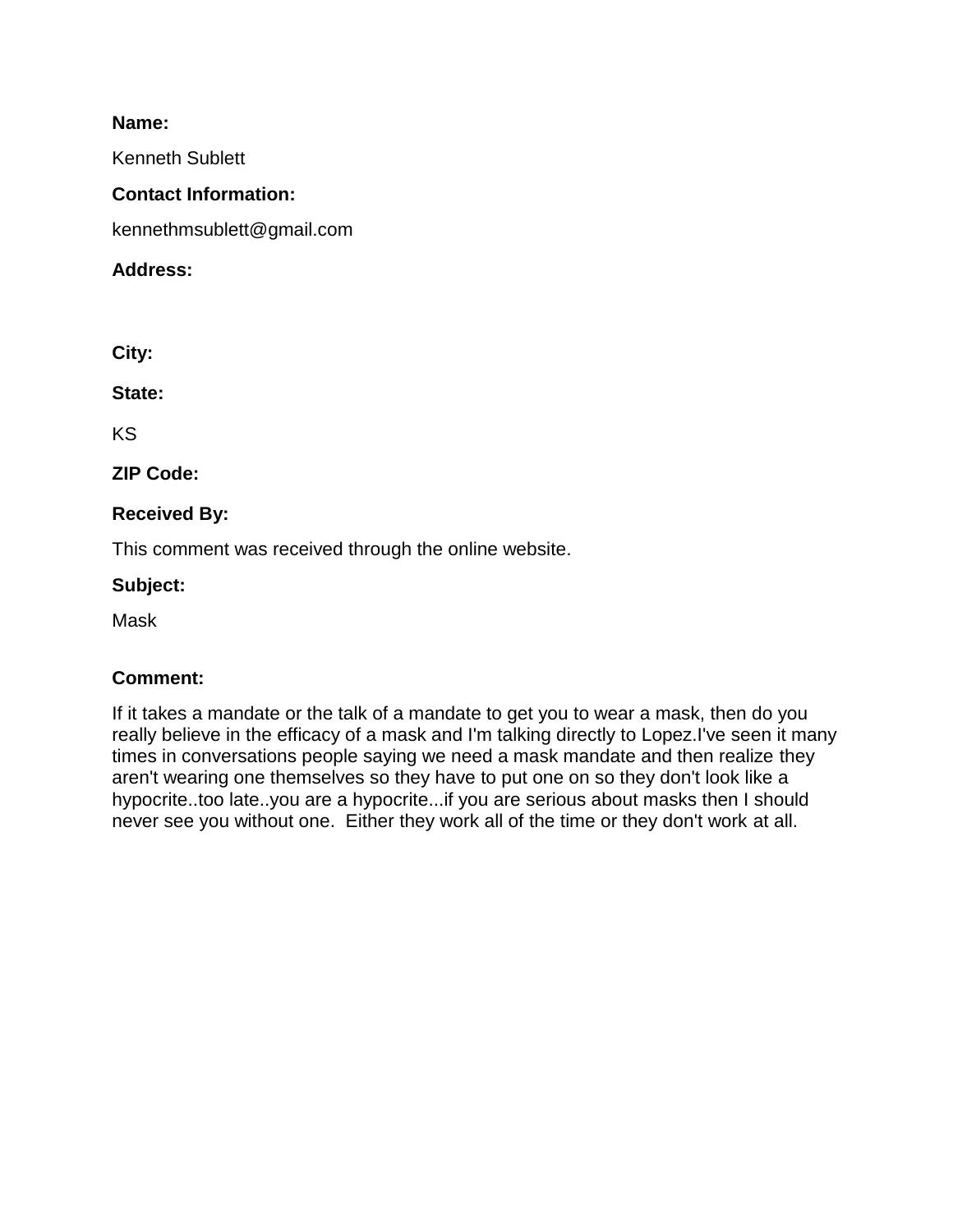Katherine Cain

### **Contact Information:**

katherinecain@sbcglobal.net

## **Address:**

1449 N. Chambers

**City:** 

**Wichita** 

### **State:**

KS

# **ZIP Code:**

67212

# **Received By:**

This comment was received through the online website.

# **Subject:**

Covid and the lies that are covered up

### **Comment:**

remember the Nuremberg code and Our Constitution? Where are your ethics and morals ?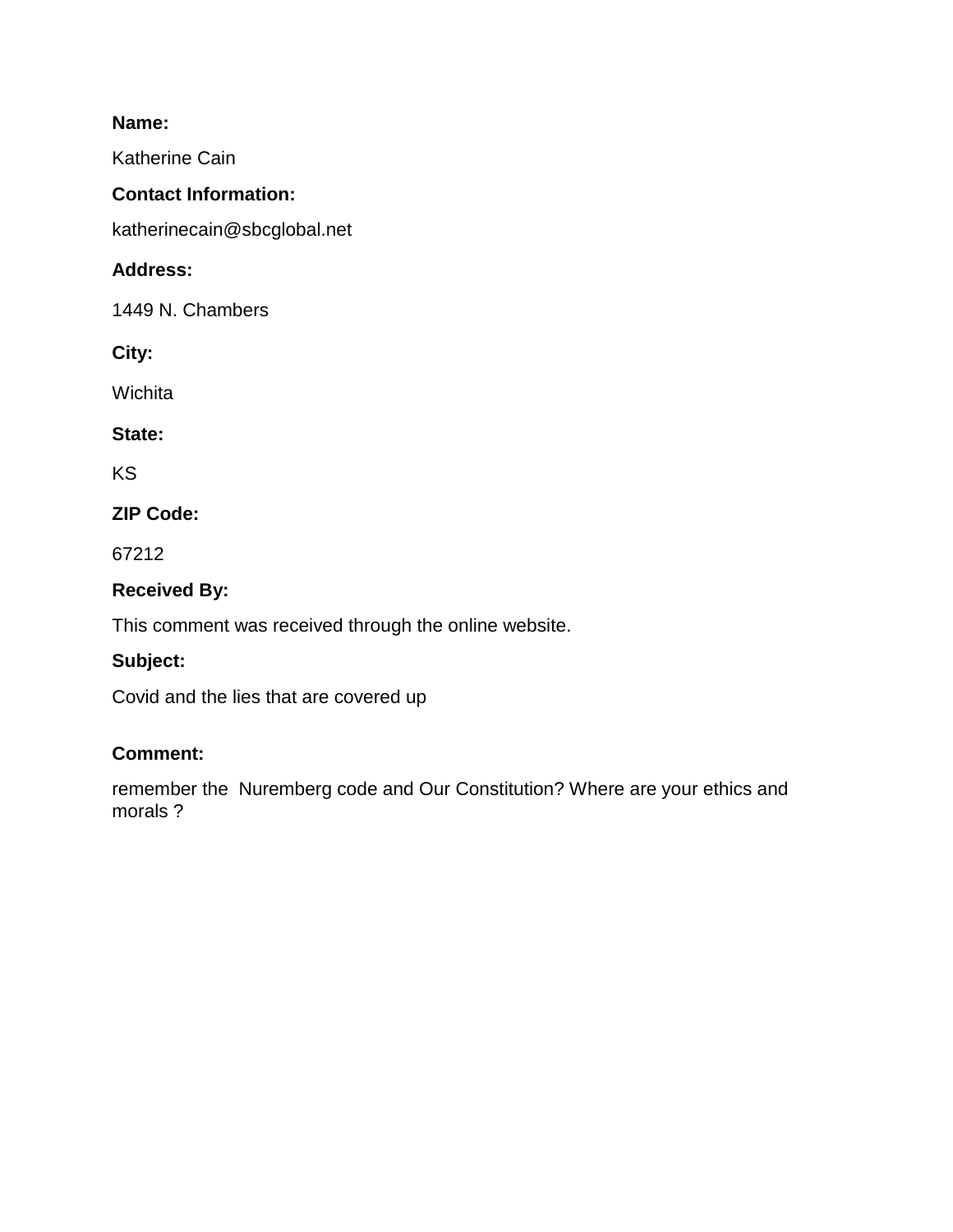Veronica Campbell

# **Contact Information:**

elberethlkm@gmail.com

# **Address:**

111920 E. Lewis

**City:** 

Wichita

### **State:**

KS

# **ZIP Code:**

67207

# **Received By:**

This comment was received through the online website.

### **Subject:**

Mask & quarantine restrictions

### **Comment:**

On behalf of concerned parents of Sedgwick county public and private schools, please ensure that there are alternative methods of instruction available for quarantined students which will enable parents to go to work who need to do so. Why are there no provisions for this?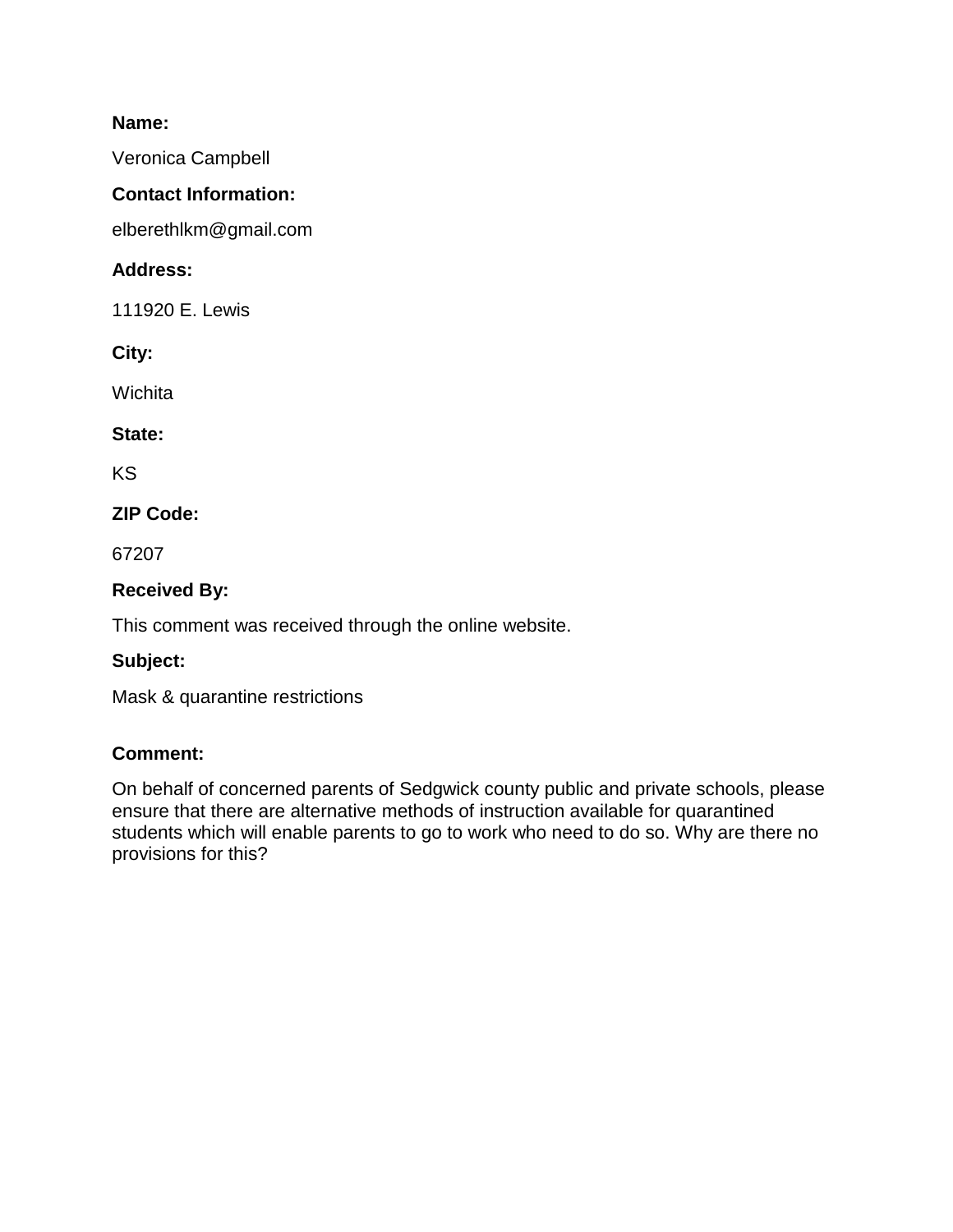Sharri Millspaugh

### **Contact Information:**

Slmizip04@gmail.com

### **Address:**

**City:** 

Wichita

### **State:**

KS

# **ZIP Code:**

67212

# **Received By:**

This comment was received through the online website.

### **Subject:**

Mask mandate

### **Comment:**

I ask that you pass a mask mandate in order to slow the surge of Covid19 infections our area is seeing. This surge is about to become much worse, and it's time to be proactive, instead of reactive. Please lead, instead of dithering.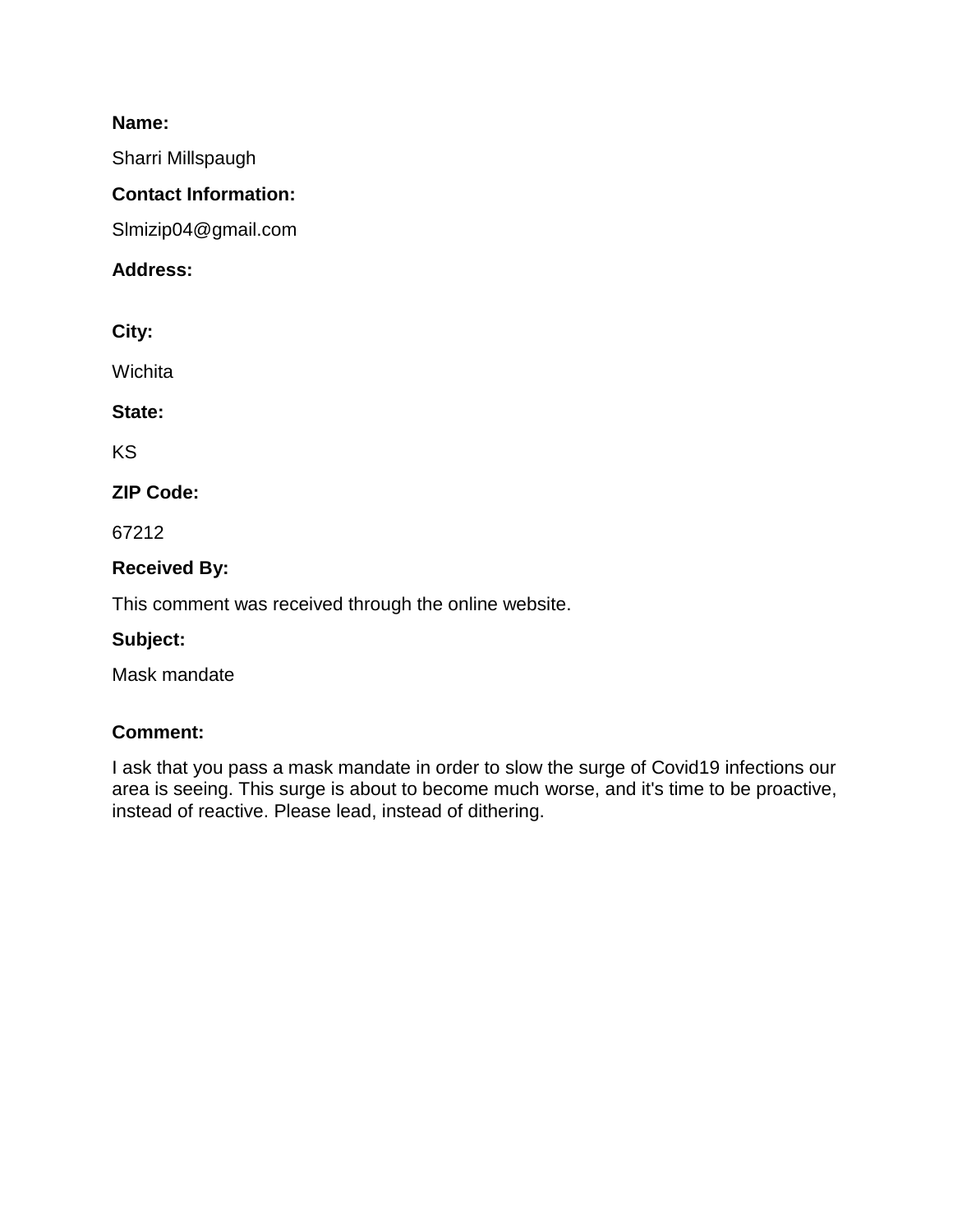Sharri Millspaugh

### **Contact Information:**

Slmzip04@gmail.com

### **Address:**

**City:** 

Wichita

**State:** 

KS

### **ZIP Code:**

67212

### **Received By:**

This comment was received through the online website.

### **Subject:**

Mask Mandate

### **Comment:**

I ask that you pass a mask mandate in order to slow the surge of Covid19 infections our area is seeing. This surge is about to become much worse, and it's time to be proactive, instead of reactive. Please lead, instead of dithering.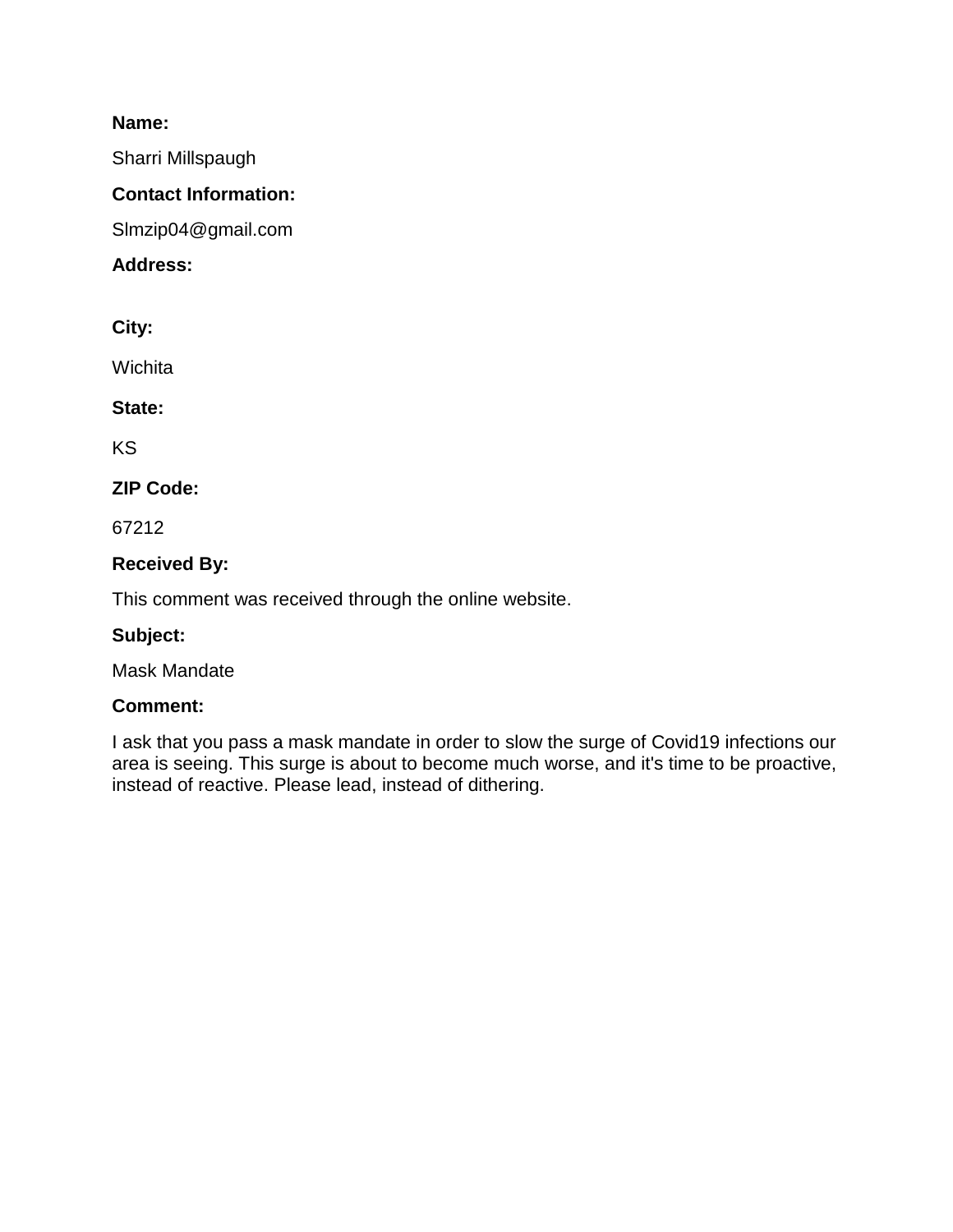Amy Jacks

### **Contact Information:**

Dizzyblond50@gmail.com

# **Address:**

2901 W. Cornelison

**City:** 

**Wichita** 

### **State:**

KS

# **ZIP Code:**

67203

# **Received By:**

This comment was received through the online website.

### **Subject:**

Taxes on home

### **Comment:**

When are the dates when I am suppose to start paying 2901 west cornelison